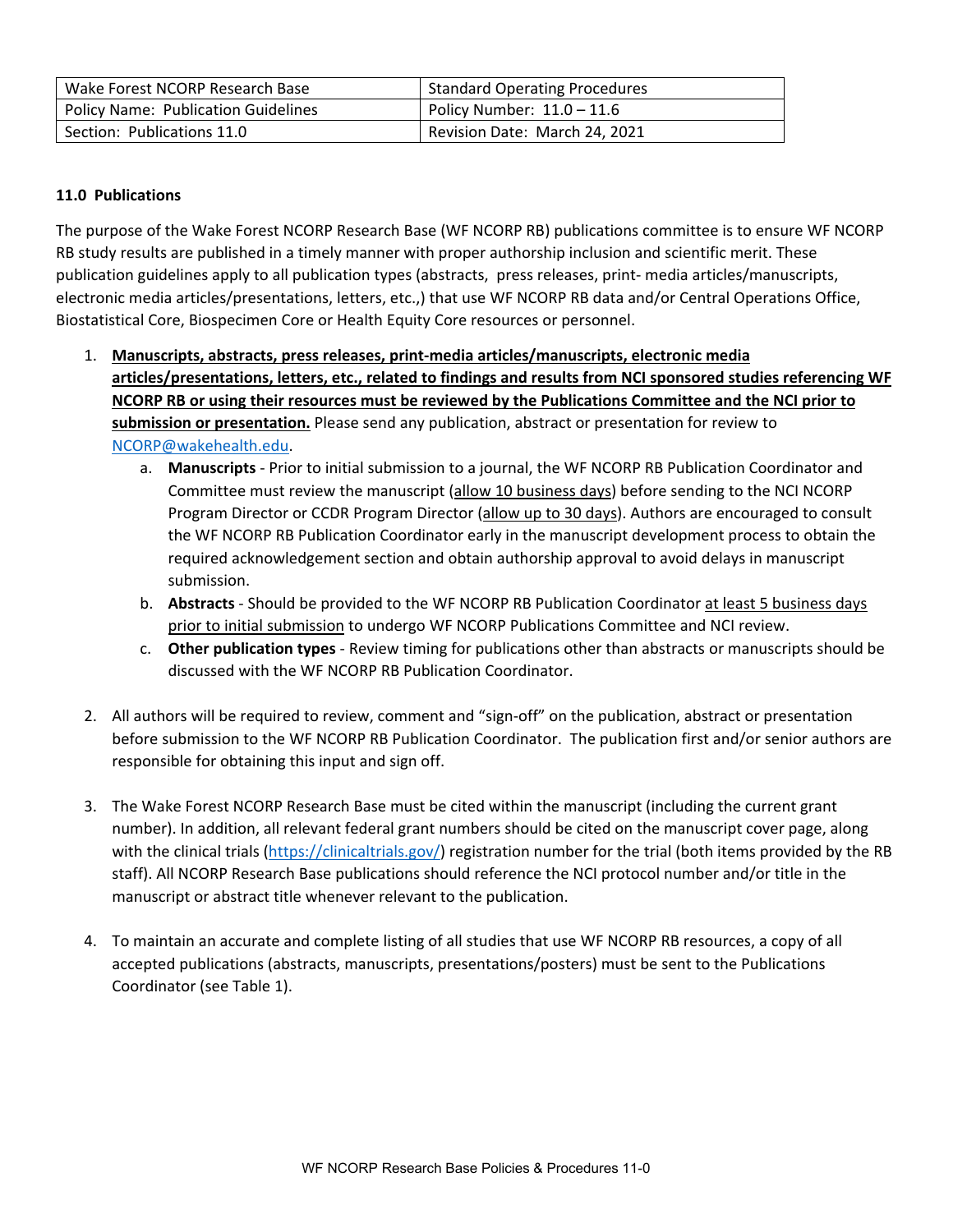| Wake Forest NCORP Research Base            | <b>Standard Operating Procedures</b> |
|--------------------------------------------|--------------------------------------|
| <b>Policy Name: Publication Guidelines</b> | Policy Number: $11.0 - 11.6$         |
| Section: Publications 11.0                 | Revision Date: March 24, 2021        |

## **11.1 WF NCORP RB Publications Committee**

The Publications Committee will assist publication efforts to ensure the timely distribution of WF NCORP RB clinical research results; therefore, ensuring their accessibility for the scientific, as well as, the lay communities. The Committee accomplishes this by:

- Monitoring the progress of publications related to the WF NCORP RB;
- Reviewing all authorship assignments;
- Reviewing scientific merit.

## **11.2 Publications Coordinator**

The Publications Coordinator will be the point of contact for all authors. Authors may contact the Publications Coordinator to learn about available WF NCORP RB resources to assist with publication preparation.

## **11.3 Authorship Guidelines**

WF NCORP RB provides authorship to investigators who contribute significantly in one or more of the following roles: scientific development, data analysis, abstract/manuscript writing and review. In accordance with the goals of a community oncology research network, the WF NCORP RB also extends authorship to those investigators who provide scientific data through significant patient accrual, and/or clinical data and biological sample submissions.

- 1. General Considerations
	- a. The total number of authors is subject to meeting/journal policies.
	- b. The acknowledgements section provided by the WF NCORP RB Publications Coordinator must be included in the submission.
	- c. The WF NCORP RB Publications Committee has the authority to reassign any authorship position, including the first author, if the author(s) do not meet the deadlines described on the publication timeline. NCORP Research Bases are by definition and by NCI mandate, data sharing entities. Once published, WF NCORP RB data will become available to the public at‐large and individuals hold no exclusive publication rights beyond those stated above.
- 2. Authorship Determination and Author Order for WF NCORP RB *NCORP Faculty & Staff* 
	- It is expected that one or both NCORP multi-PIs should be included on all study manuscripts. Other NCORP faculty and staff who substantively contributed to the design, conduct and analysis of the study and/or its data should also be included on study manuscripts where appropriate.

## *Biostatistician(s)*

- The primary study designated biostatistician should generally be listed as second author on protocol specified analyses.
- When appropriate, additional biostatisticians may be recommended for authorship. If the primary study statistician is external to the WF NCORP RB, the designated WF NCORP RB faculty biostatistician who oversaw data capture, data monitoring, data cleaning, and who created final data sets should be included as a co‐author. This individual is expected to be involved in the writing/editing of the manuscript at draft stages and to read and approve the final version.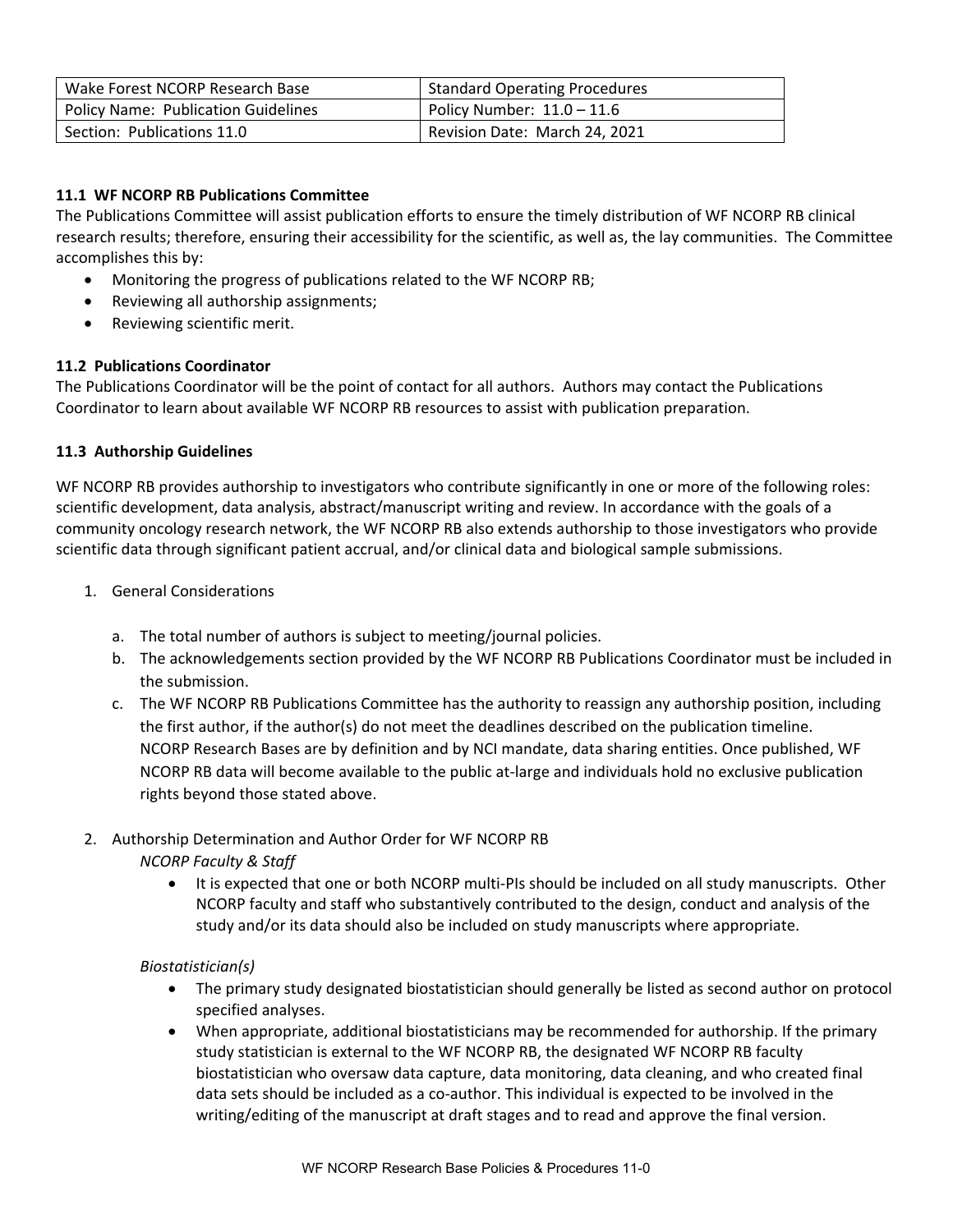| Wake Forest NCORP Research Base            | <b>Standard Operating Procedures</b> |
|--------------------------------------------|--------------------------------------|
| <b>Policy Name: Publication Guidelines</b> | Policy Number: $11.0 - 11.6$         |
| Section: Publications 11.0                 | Revision Date: March 24, 2021        |

## *Study Co‐Investigators*

● Co-Investigators who appropriately contributed to the publication should be listed as co-authors.

#### *Accrual Authors*

- The WF NCORP RB Publications Committee, in conjunction with the first author, biostatistician and other appropriate study team co‐authors, will offer co‐authorship to a limited number of NCORP Site investigators based on their accrual contributions. Authorship based on accrual will be granted to institution(s) that enrolled the largest number of patients to the study (at least 2 site PIs should be listed for each primary or secondary objective manuscript). These authors are expected to be involved in the writing/editing of the manuscript and to read/approve the final version.
- The WF NCORP RB Publications Coordinator, working in concert with the Publications Committee, will identify the NCORP Community Sites with the largest number of patients to the trial. We will then contact each NCORP Site Principal Investigator to identify an appropriate author. It is expected that the NCORP Community Site Principal Investigator will generally award accrual authorship to the identified highest enrolling provider among its NCORP Community Site network of affiliates and sub‐ affiliates.
- The first author will be provided with the names of the accrual authors by the WF NCORP RB Publications Coordinator.

#### *Senior Author*

• If the Study PI is the first author of the primary outcome paper of the study, he/she may recommend a study co-investigator or one of the NCORP multi-PIs as senior author.

## **11.4 Archiving WF NCORP RB Oncology Publications**

Copies of all publications, including manuscripts, abstracts and journal articles, conference proceedings, brief communications, editorials etc. should be sent upon publication to ncorp@wakehealth.edu. All such articles will be entered into the WF NCORP RB publications database and copies of the articles will be retained by the Publications Committee. A list of recent WF NCORP RB publications will be available on the WAKE NCORP website.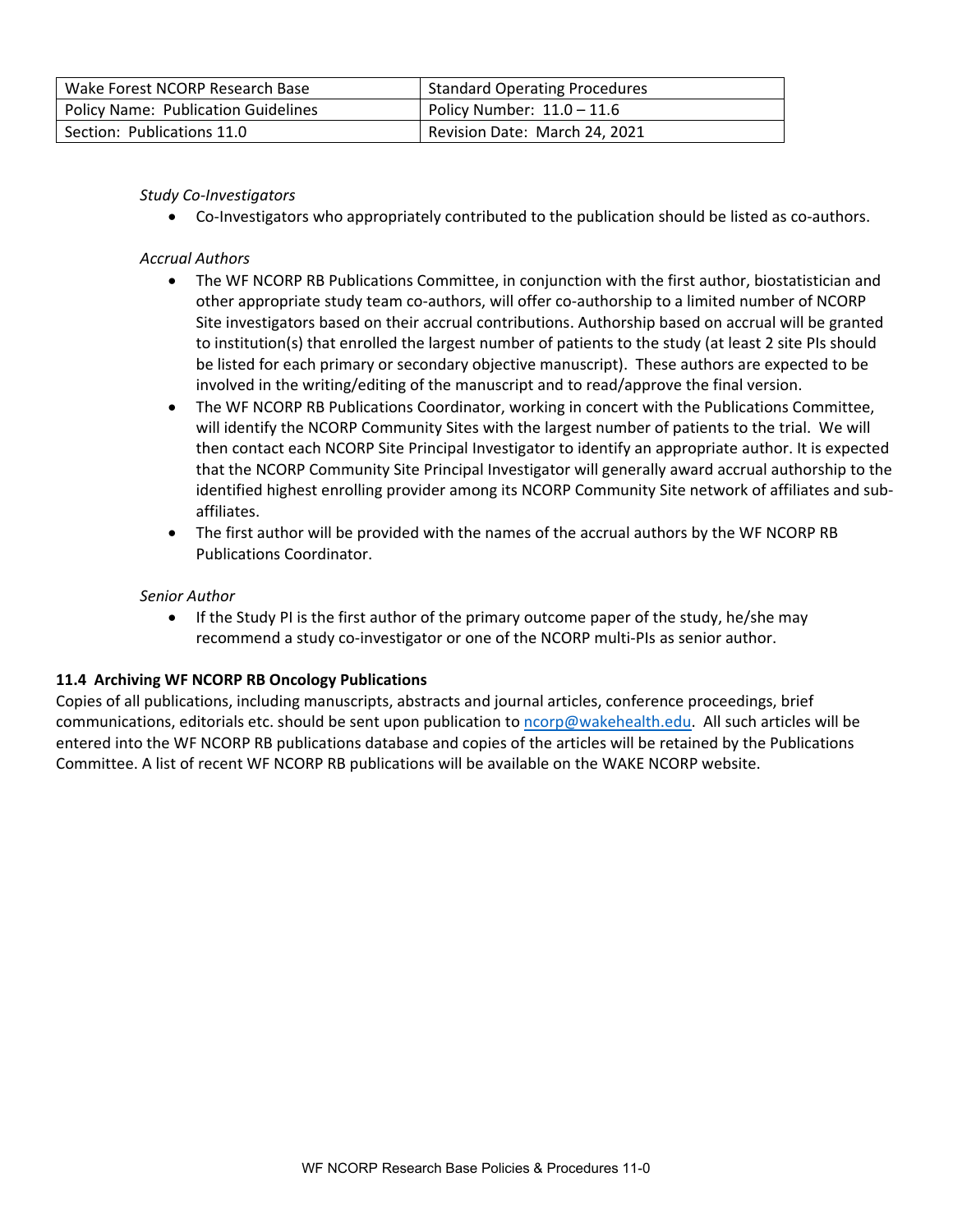| Wake Forest NCORP Research Base            | <b>Standard Operating Procedures</b> |
|--------------------------------------------|--------------------------------------|
| <b>Policy Name: Publication Guidelines</b> | Policy Number: $11.0 - 11.6$         |
| Section: Publications 11.0                 | Revision Date: March 24, 2021        |

#### **11.5 WF NCORP RB Publication Timelines**

| Type of                                                                                                                                                                                                                  | <b>Timelines</b>                                                                                                                                                                                                                                                                                  |                                                                                                                                                                                                                                                                                                                                                                                                                                                                           |                                                                                                                                                                                                                                                                                                                                                                                                                                                           |
|--------------------------------------------------------------------------------------------------------------------------------------------------------------------------------------------------------------------------|---------------------------------------------------------------------------------------------------------------------------------------------------------------------------------------------------------------------------------------------------------------------------------------------------|---------------------------------------------------------------------------------------------------------------------------------------------------------------------------------------------------------------------------------------------------------------------------------------------------------------------------------------------------------------------------------------------------------------------------------------------------------------------------|-----------------------------------------------------------------------------------------------------------------------------------------------------------------------------------------------------------------------------------------------------------------------------------------------------------------------------------------------------------------------------------------------------------------------------------------------------------|
| publication                                                                                                                                                                                                              | <b>Initial Author Deadline</b>                                                                                                                                                                                                                                                                    | <b>Group Review Period</b>                                                                                                                                                                                                                                                                                                                                                                                                                                                | <b>Post Submission Author Deadlines</b>                                                                                                                                                                                                                                                                                                                                                                                                                   |
| <b>Journal Article</b>                                                                                                                                                                                                   | <b>Primary and Secondary outcome</b><br>manuscripts:<br>-First draft due within 6 months<br>of data availability<br>-Final draft due within 1 year of<br>data availability<br>Manuscript authors should be in<br>early contact with the Publication<br>Coordinator to ensure efficient<br>review. | Final draft prior to initial journal<br>submission:<br><b>NCORP Publications</b><br>1)<br>Committee (allow 10<br>business days)<br>2)<br>NCI (allow up to 30 days)<br>3)<br>Resubmitted manuscripts<br>with substantial scientific<br>changes made following<br>initial review by the<br>publication committee,<br>should be resubmitted to the<br><b>Publication Coordinator to</b><br>determine if another<br><b>DCP/Publications Committee</b><br>review is warranted. | A PDF of the published<br>manuscript should be<br>submitted to the NCORP<br><b>Publication Coordinator no</b><br>later than 4 weeks after<br>available.<br>All manuscripts arising from<br>NIH funding must be submitted<br>to PubMed Central upon<br>acceptance for publication. This<br>submission will be the<br>responsibility of the Publication<br>Coordinator or their designee if<br>the journal does not submit the<br>manuscript automatically. |
| <b>Meeting abstract</b><br>& National and<br><b>International</b><br><b>Presentations (please</b><br>verify with Publication<br><b>Coordinator if</b><br>uncertain if a<br>presentation requires<br>review and approval) | Preliminary results of major<br>phase III trials and large definitive<br>care cancer delivery studies<br>should be presented at a<br>scientific meeting within 6 to 8<br>months of completion of the<br>study analysis.                                                                           | Final draft prior to conference<br>submission:<br><b>NCORP Publication</b><br>1)<br>Coordinator and NCI<br>(allow 5 business days)<br>All authors should review<br>2)<br>prior to conference<br>submission, including all<br><b>NCORP Biostatisticians</b><br>and NCORP ESC<br>member(s). If the author<br>list does not include an<br>NCORP biostatistician or<br>NCORP ESC member,<br>consult the Publication<br>Coordinator.                                           | A copy of the accepted abstract<br>should be submitted to the<br><b>NCORP Publication Coordinator</b><br>no later than 4 weeks after<br>acceptance.                                                                                                                                                                                                                                                                                                       |
| Press releases, print-<br>media articles,<br>electronic media<br>articles, letters, etc                                                                                                                                  | Please consult the Publication Coordinator for timelines.                                                                                                                                                                                                                                         |                                                                                                                                                                                                                                                                                                                                                                                                                                                                           |                                                                                                                                                                                                                                                                                                                                                                                                                                                           |